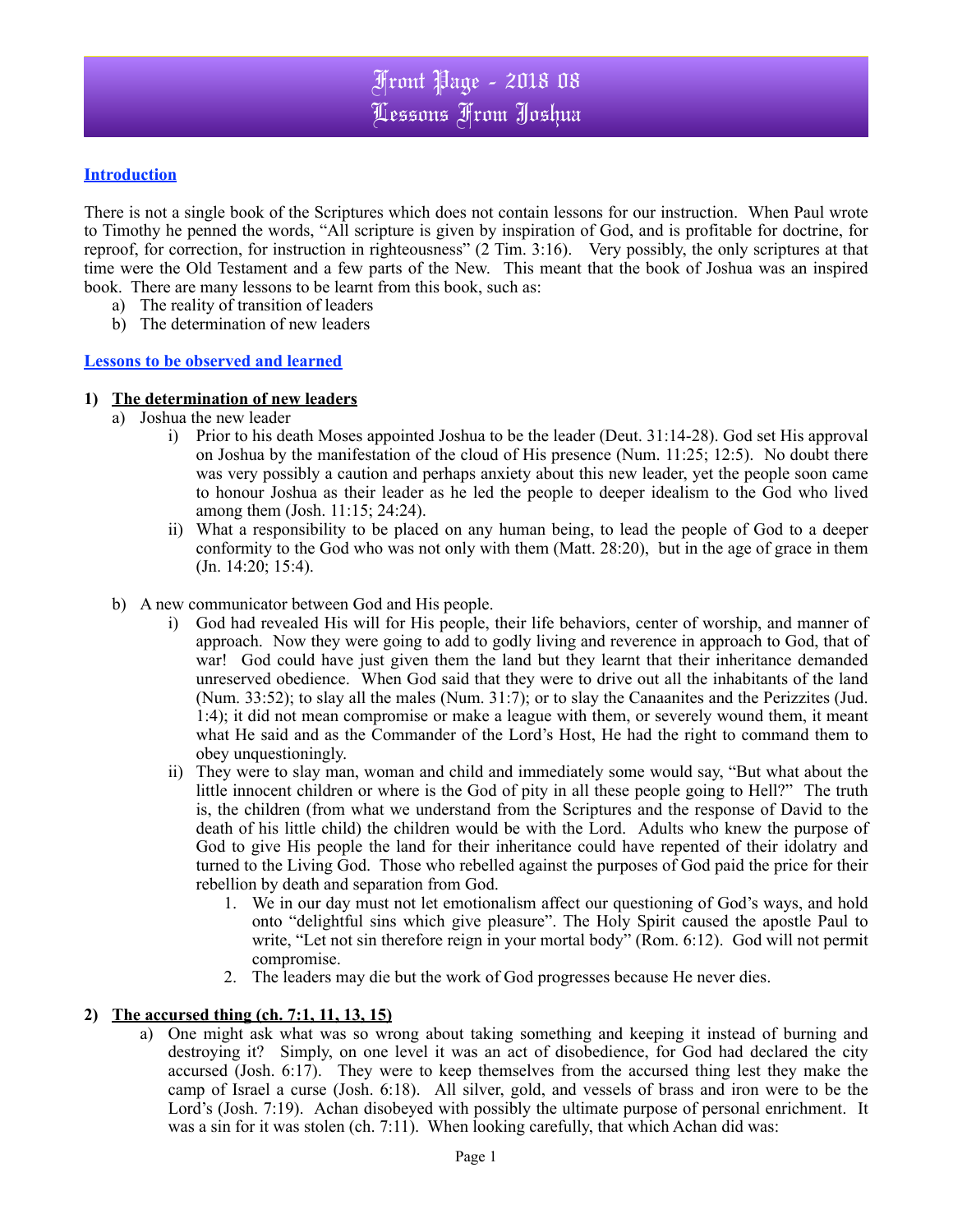- i) Broke a command (ch. 7:11)
- ii) Transgressed, taken, stole, folly (ch. 7:15); sinned (ch. 7:20)
	- 1. That which appeared beautiful and valuable in earth's evaluation. One wonders how did he feel about it now, how did his sons and daughters feel? There is no mention of his wife (Josh. 7:24).
- iii) It affected the whole congregation, "Israel hath sinned" (not Achan alone) (Josh. 7:1, 11).
- iv) It brought sin shame and death (Josh. 7:16-26).

### **3) The ark went first (Josh. 3:3, 4, 6)**

- a) No matter the hardship of the way, the ark had gone there first being two thousand cubits ahead of them. In Gethsemane the Lord went a little further (Matt. 26:39), and in Hebrews He had known what we know (Heb. 2:10; 14:5:2).
- b) It is stupendous comfort to have, in difficult times, someone who has known what the perplexity or sorrow is. Christ was a man of sorrows and acquainted with grief (Isa. 53:3); He had walked the pathway of faith and dependance on God (Jn. 11:41; 17:1); known what it was to be ridiculed, hated, despised and killed; having the truth thrown in his face in mockery (Matt. 26:55-27:1; 2:21-31, 34-37; 39-44), making light of His claims (Lk. 4:23-24; Jn. 7:52); and knowing what it was when the heavens were silent in His darkest hours at Calvary, yet He was willing to suffer all for the glory of God and blessing to others.

### **4) The danger of jumping to conclusions and ill thinking of others (ch. 23)**

- a) The Lord told us to exercise extreme caution when judging because of the consequences.
	- i) "Judge not, that ye be not judged" (Matt. 7:1)
	- ii) "Judge not, and ye shall not be judged: condemn not, and ye shall not be condemned: forgive, and ye shall be forgiven" (Lk. 6:37)
	- iii) "Judge not according to the appearance, but judge righteous judgment" (Jn. 7:24)
- b) However, often times we do judge others by what we see or know, despite what we know of the incident being exceedingly little. In Romans the question is asked, "Who art thou that judgest another man's servant?" (Rom. 14:4), and again, "Therefore judge nothing before the time, until the Lord come, who both will bring to light the hidden things of darkness, and will make manifest the counsels of the hearts" (1 Cor. 4:5). For any individual to judge the motives of another is usurping the place of God the Judge, and since every individual suffers from distorted spiritual vision and does not know all the facts, it is very presumptuous to sit in judgment on another, whither it is their person or work.

#### 5) **The necessity of realism (ch. 23:15-16)**

- a) Paul was a realist for he knew the waywardness of the human heart and knowing such, he spoke very bluntly to the Ephesian elders. He said, "Take heed therefore unto yourselves, and to all the flock, over the which the Holy Ghost hath made you overseers, to feed the church of God, which he hath purchased with his own blood. For I know this, that after my departing shall grievous wolves enter in among you, not sparing the flock. Also of your own selves shall men arise, speaking perverse things, to draw away disciples after them" (Acts 20:28-30). Two particular warnings are given with either results or method and purpose:
	- i) Grievous wolves enter in among you, not sparing the flock.
	- ii) Of your own selves shall men arise, speaking perverse things to draw disciples after them.
		- 1. Note that is primarily spoken to the Ephesian elders about outsiders allowed to come in and from men among themselves. We need to face the tragic reality that not all who are set up as "elders, shepherds, and overseers" are saved men and much less, appointed by God! There are counterfeit evangelists (Gal. 1:6-9); counterfeit apostles (Rev. 2:2); counterfeit saints (Matt. 13:25) (while not called saints, the wheat does refer to saints and the tares to that which is false); and counterfeit elders (Acts 20:28-30).